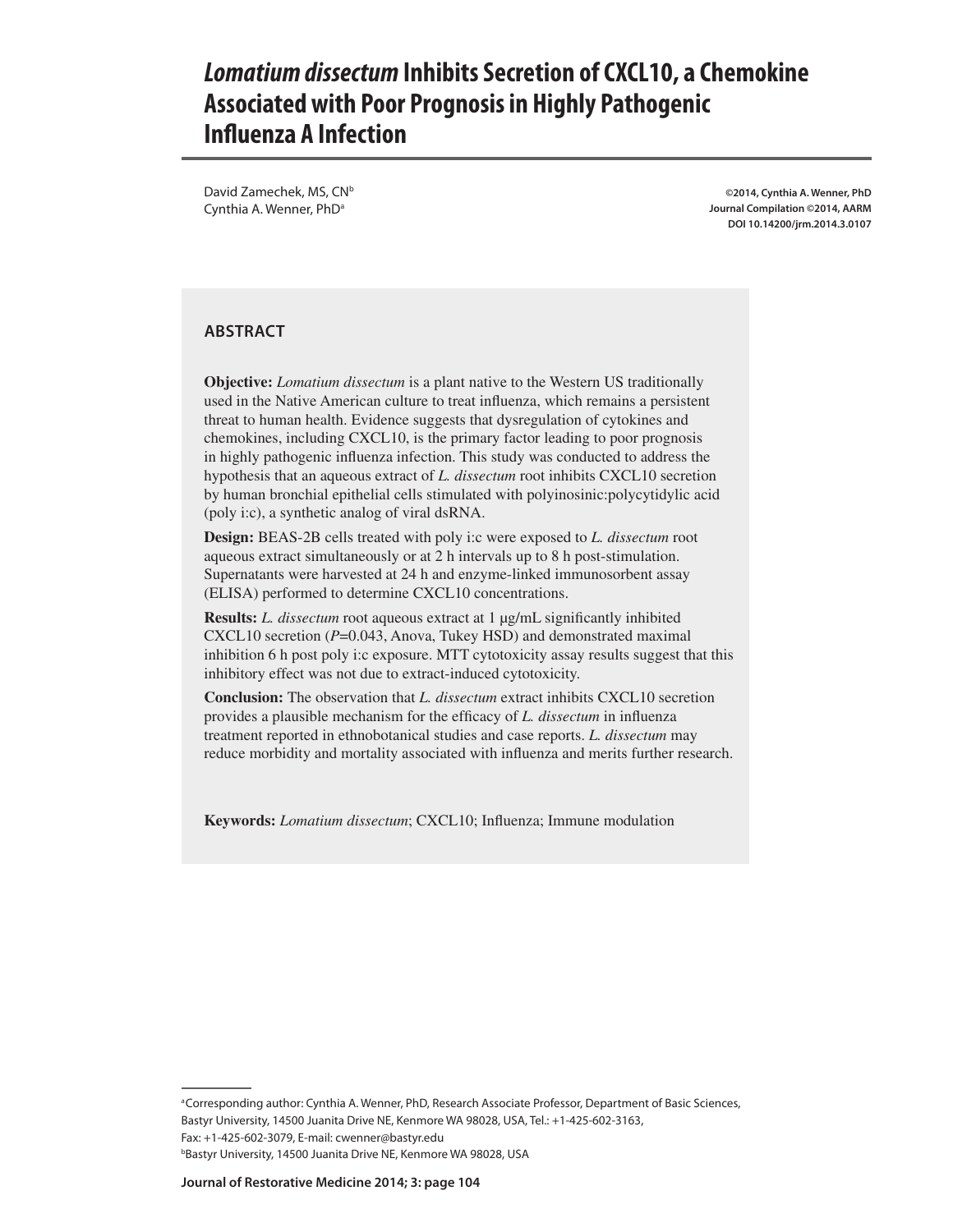# **Introduction**

Highly pathogenic influenza A remains a persistent threat to human health.<sup>1, 2</sup> Evidence suggests that vaccine coverage would likely be inadequate during the first six months of a pandemic. $3-5$  Vaccine efficacy is limited in pandemics, as the causative strain of virus cannot be known until the pandemic begins and according to the WHO, "Global manufacturing capacity for influenza vaccines is limited, inadequate and not readily augmented".<sup>6</sup> This leaves antiviral therapy as a critical treatment needed for effective response to highly pathogenic influenza pandemics.7–9

There are currently four antiviral drugs licensed for use to treat influenza, which include the adamantanes, adamantadin and rimantadin, and the neuraminidase inhibitors, oseltamivir and zanimivir.10 Resistance of influenza viruses to these agents has proven problematic. Since 2006, the CDC has recommended against the use of adamantanes due to resistance. Furthermore, resistance to oseltamivir between the 2007–2008 and 2008–2009 influenza seasons increased from 19.9% to 99.6%.<sup>11</sup> As resistance to these antiviral medications limits their usefulness, novel treatment approaches, such as those that modulate immune responses to influenza, need to be explored.<sup>1, 7, 12</sup>

The morbidity and mortality from highly pathogenic influenza infection is primarily caused by cytokine and chemokine dysregulation that may occur during the immune response to influenza and not by the virus itself.<sup>1</sup> In recent studies of humans infected with highly pathogenic H5N1 influenza, high levels of the chemokine CXCL10 were correlated with poor prognosis and high viral load. CXCL10 is a chemo-attractant for T lymphocytes, NK cells, and macrophages that express its ligand, CXCR3. High levels of CXCL10 may be responsible for excessive pulmonary macrophage infiltration.13, 14 Overproduction of CXCL10 has also been demonstrated in animal and cell culture models of influenza.<sup>15-17</sup> Thus, therapies that target the immune response and inhibit CXCL10 production are ideal candidates for investigation.<sup>1, 18, 19</sup> One potential phytotherapeutic agent with

ethnobotanical evidence of use in the treatment of influenza is *Lomatium dissectum*.

*Lomatium dissectum* aqueous root preparations have been traditionally used in the treatment of respiratory tract infections.<sup>20, 21</sup> This Apiaceae species is native to western North America and was an important medicine for the peoples within its range.<sup>20, 22–25</sup> During the 1918 influenza pandemic, *L. dissectum* was hailed as curative of influenza and influenza-associated pneumonia.26 Currently used by naturopathic physicians to treat respiratory tract infections, root extracts from this plant merit further study.20, 27

Because an aqueous extract of *L. dissectum* root was the form traditionally used to prevent influenza-associated pneumonia, and CXCL10 has been shown to correlate with poor prognosis in influenza, this study examined the hypothesis that *L. dissectum* inhibits CXCL10 in an *in vitro* model of viral infection. BEAS-2B human bronchial epithelial cells treated with the synthetic double stranded RNA (dsRNA) polyinosinic:polycytidylic acid (poly i:c) is an accepted model for influenza A infection.28, 29 Poly i:c triggers the immune response by binding to the toll-like receptor 3 (TLR3), a cytoplasmic receptor that binds dsRNA ligands not regularly expressed in mammalian cytoplasm.30–32 In response to poly i:c, the BEAS-2B human bronchial cell line secretes CXCL10.33 Inhibition of CXCL10 would suggest a novel action of *L. dissectum* in preventing influenza-related pathogenesis.

# **METHODS**

### **Cells and cell culture**

BEAS-2B human bronchial epithelial cells originally from the American Type Culture Collection (Manassas, VA) were maintained in a humidified incubator at  $37^{\circ}$ C and  $5\%$  CO<sub>2</sub> in DMEM-F12 media (Invitrogen, Grand Island, NY) supplemented with 5% heat-inactivated FBS, 100 U/mL penicillin (Corning Life Sciences, Tewksbury MA),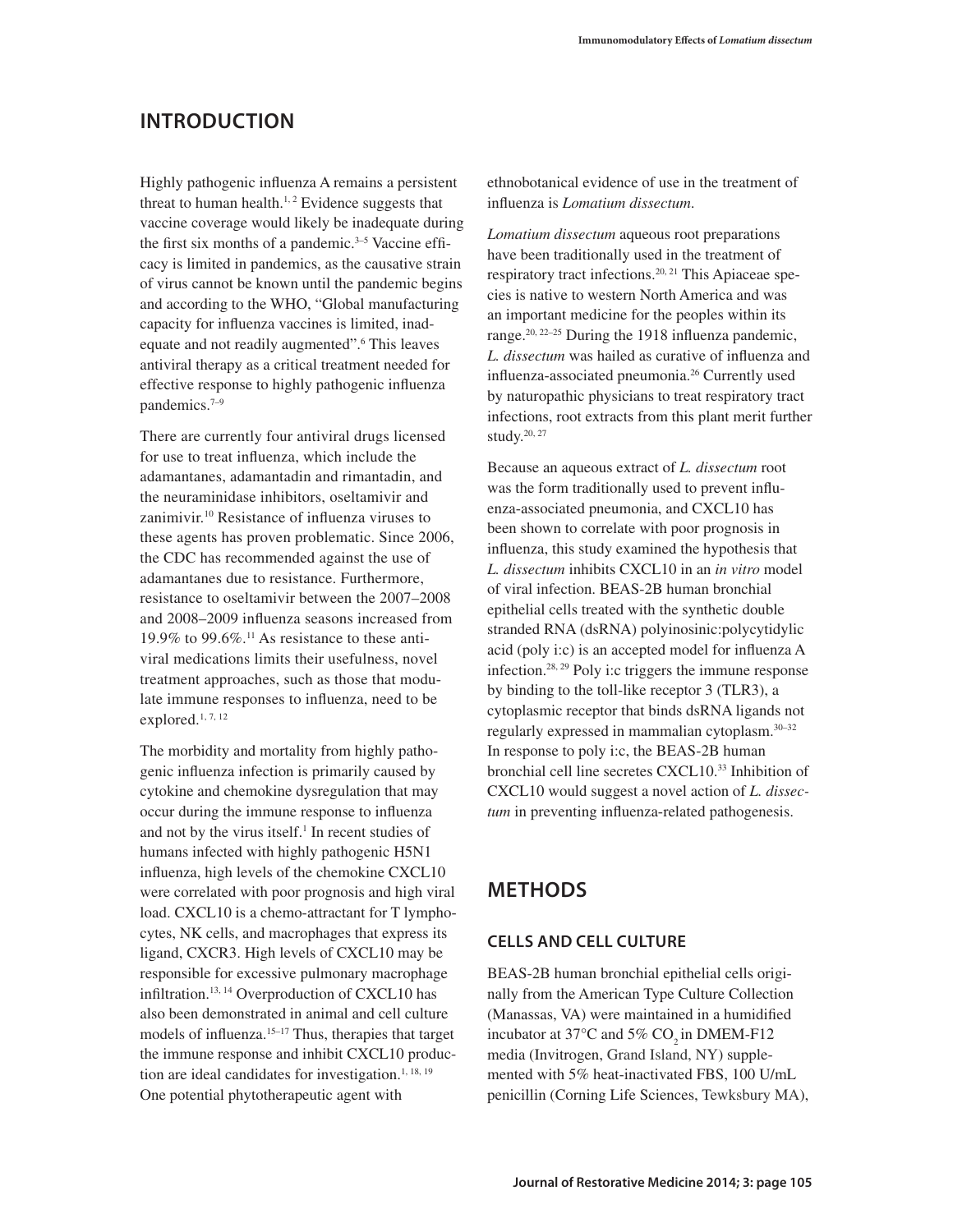100 µg/mL streptomycin (Corning), and 2 mM L-glutamine (Corning). $34$ 

### *Lomatium dissectum* **root aqueous extract**

*L. dissectum* root (25 g) obtained from Oregon's Wild Harvest (Sandy, OR; lot number LOM-03073w-WMJ) was decocted in 500 mL distilled water, which was reduced by 50%, and an additional 250 mL of distilled water was added. This decoction was reduced to 375 mL. The final aqueous extract was filter sterilized, and aliquots frozen at −20°C until time of assay. A final concentration of 0.16 μg/μL was determined using a Mettler Toledo HR 73 Moisture Analyzer.

### **MTT assay**

To assess the cytotoxicity of the *L. dissectum* aqueous extract, a 3-(4,5-dimethylthiazol-2-yl)- 2,5-diphenyltetrazolium bromide (MTT) assay was conducted. BEAS-2B cells were seeded in inner wells of 96 well plates. A standard curve of BEAS-2B cells in serial dilution from 30,000 to 469 cells/mL was included. The remaining wells were seeded at a density of 30,000 cells/mL and plates incubated for 24 h. Media was removed and fresh media (100 µL) added to cell standard wells. Test wells (six replicates per treatment) were treated with a serial dilution of 1:1 *L. dissectum* extract:media resulting in final concentrations ranging from 80 μg/mL to 1.25 μg/mL. After 24 h incubation, wells were aspirated and washed twice with 100 μL/well PBS. MTT solution was added and plates incubated for 3 h. Wells were aspirated and 100 μL/well dimethly sulfoxide (DMSO) added. Absorbance at 540 nm  $OD_{540}$  was determined using a Molecular Devices Spectra Max Plus 384 plate reader.<sup>35</sup>

### *L. dissectum* **treatment of BEAS-2B cells**

BEAS-2B cells seeded in 24 well plates at a density of 15,000 cells/mL were incubated for 24 h. Media was aspirated and replaced with either media alone or media with 1 µg/mL poly i:c (Sigma Aldrich). Treatment with *L. dissectum* root aqueous extract was either immediately after poly i:c exposure or

at various time points thereafter (timed response). Cells were incubated for 24 h after stimulation and the supernatant collected and centrifuged at 1400 rpm for 5 min. Samples were used immediately in an enzyme-linked immunosorbent assay (ELISA) or stored at −20°C until ELISA, conducted within 30 days of supernatant harvest.

*L. dissectum* extract was tested at concentrations ranging from 1 to 10 µg/mL and for timed response assay, at 1 μg/mL. Sterile PBS (Invitrogen) was used as a control. Triplicate wells of poly i:c stimulated BEAS-2B cells were treated with *L. dissectum* aqueous extract either concurrently with poly i:c stimulation, or post poly i:c stimulation (timed response) at 2 h intervals up to 8 h.

### **ELISA**

ELISA for CXCL10 was performed using the human CXCL10 ELISA kit (R&D Systems, Minneapolis, MN) following manufacturer's instructions. CXCL10 concentrations of triplicate supernatant samples were determined by extrapolation from a standard curve after determining absorbance  $OD_{450}$ - $OD_{570}$ ) using a Molecular Devices Spectra Max Plus 384 plate reader and SoftMaxPro 5.4 software.

### **Statistics**

Data were reported as mean ± standard deviation. Comparisons among treatment conditions were done using analysis of variance (ANOVA) followed by a post hoc test for multiple comparisons (Tukey Honest Significant Difference). All statistical analyses were performed using PASW statistics software. A *P*-value <0.05 was considered significant.

# **RESULTS**

### **MTT assay**

No significant enhancing or inhibitory effect on proliferation of BEAS-2B cells was observed with treatment of *L. dissectum* at 40–1.25 μg/mL. A cytotoxic effect was observed at the highest *L. dissectum* concentration tested, 80 μg/mL (Figure 1).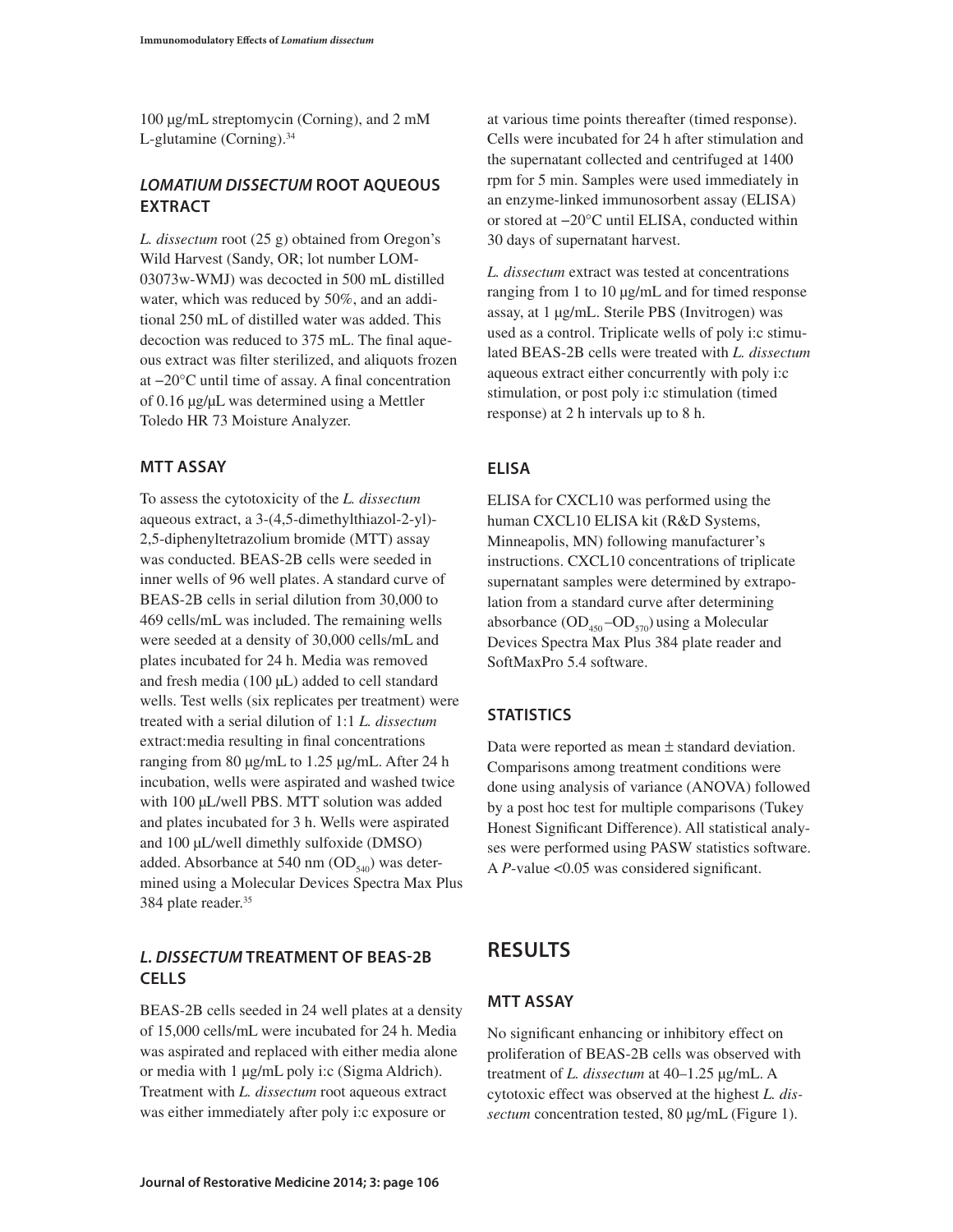

**Figure 1: The cytotoxic effect of** *L. dissectum* **extract on poly i:c stimulated BEAS-2B human bronchial epithelial cells.**

BEAS-2B cells were seeded at 30,000 cells/mL for 24 h. Media was replaced with media containing 1 μg/mL poly i:c and *L. dissectum* extract (1.3–80 µg/mL) in 6 wells per treatment condition. After 24 h incubation, MTT was added, cells incubated for another 3 h and MTT solvent DMSO added. Plates were shaken for 15 min and read on a microplate reader at  $OD_{540}$ . No cytotoxic effect was observed at 40 μg/mL or lower *L. dissectum* concentration.

### **Effect of** *L. dissectum* **on CXCL10 SECRETION**

Poly i:c stimulation of BEAS-2B cells induced significant CXCL10 secretion above constitutively expressed levels observed in the media control (Figure 2). *L. dissectum* (1 μg/mL) treatment concurrent with poly i:c stimulation resulted in significant

inhibition (*P*=0.043) of CXCL10 secretion by BEAS-2B cells compared to poly i:c stimulation alone. This treatment decreased CXCL10 to a concentration that was not significantly different than that of the media control. Concentrations of 5 and 10 μg/mL *L. dissectum* led to a non-statistically significant trend in decreased CXCL10 secretion compared to poly i:c stimulation. Furthermore,



#### **Figure 2:** *L. dissectum* **decreases CXCL10 production by poly i:c stimulated BEAS-2B human bronchial epithelial cells.**

BEAS-2B cells were seeded at 15,000 cells/mL and incubated for 24 h. Media was replaced with media containing 1 µg/mL poly i:c and *L. dissectum* at 1, 5 or 10 μg/mL. Cells were incubated for 24 h, supernatants harvested and assayed for CXCL10 secretion by ELISA. CXCL10 secretion was significantly inhibited compared to poly i:c alone (*P*=0.043) at a concentration of 1 µg/mL. \*Significantly different (*P*=0.043) than poly i:c stimulation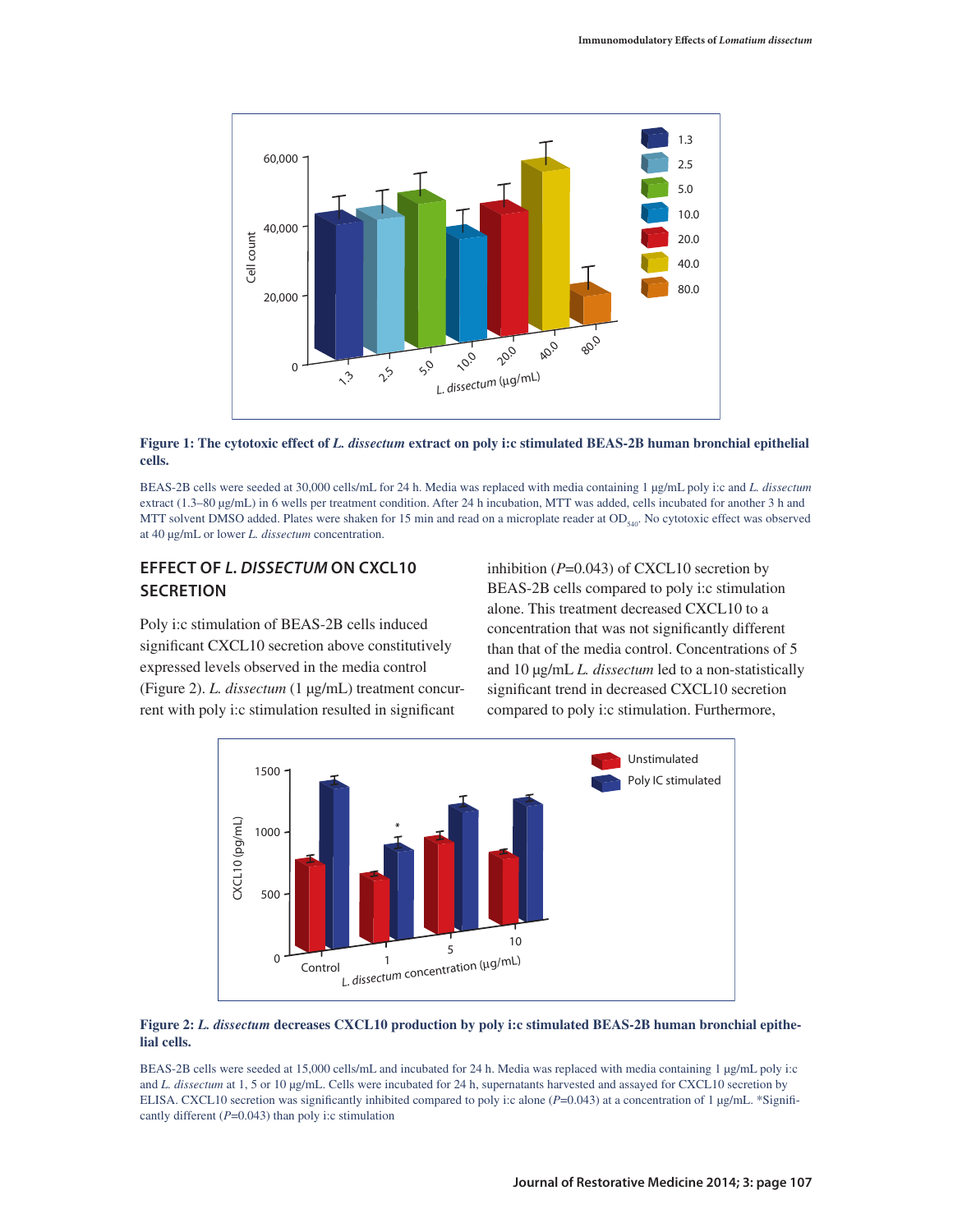

**Figure 3: The effect of** *L. dissectum* **treatment time on CXCL10 secretion by BEAS-2B cells.**

BEAS-2B cells were seeded at 15,000 cells/mL and incubated for 24 h. Media was replaced with media containing poly i:c (1 μg/mL). *L. dissectum* extract (1 μg/mL) was added at 2, 4, 6, or 8 h post poly i:c stimulation. Cells were incubated for 24 h post poly i:c addition, supernatants harvested and assayed for CXCL10 secretion by ELISA. *L. dissectum* treatment at 2, 4, and 6 h post poly i:c stimulation significantly inhibited CXCL10 secretion (*P*<0.001). *L. dissectum* treatment at 6 h resulted in CXCL10 secretion that was not significantly different than unstimulated media control. \*Significantly different (*P*<0.001) than poly i:c stimulation; \*\*Not significantly different than media control.

treatment of unstimulated BEAS-2B cells with *L. dissectum* (1 μg/mL) resulted in significant inhibition of CXCL10 compared to unstimulated media control (data not shown).

### **Timed response of** *L. dissectum* **on CXCL10 secretion**

Cells were treated with *L. dissectum* (1 μg/mL) at either 2, 4, 6, or 8 h post stimulation with poly i:c (Figure 3). Treatment at 2, 4 and 6 h resulted in significant inhibition (*P*<0.001) of CXCL10 secretion compared to poly i:c stimulated BEAS-2B cells. Treatment at 6 h post-stimulation produced maximal inhibition, resulting in a CXCL10 concentration that was not significantly different than unstimulated media control. *L. dissectum* treatment at 8 h post poly i:c stimulation resulted in insignificant inhibition of CXCL10 compared to poly i:c stimulation alone.

# **DISCUSSION**

*L. dissectum* root has traditionally been used in the treatment of respiratory tract infections, including influenza A infection. Despite its rich ethnobotanical heritage, *L. dissectum* has been insufficiently

studied. This is the first report of an inhibitory effect of an aqueous *L. dissectum* root extract on CXCL10 secretion, a chemokine implicated in the pathogenesis of influenza A infection. This inhibitory effect was not due to cytotoxicity of the extract on BEAS-2B cells, since *L. dissectum* was not cytotoxic at the concentrations that decreased CXCL10 secretion. *L. dissectum* significantly inhibited CXCL10 secretion when added up to 6 h post poly i:c stimulation, suggesting that aqueous *L. dissectum* root extract may be useful as treatment during influenza virus infection. Early and excessive production of CXCL10 is also associated with poor prognosis in other conditions such as ARDS, hepatitis, SARS-CoV infection, inflammatory bowel disease, and other autoimmune conditions.36–40 *L. dissectum* warrants further investigation as a novel treatment for the prevention of influenzaassociated morbidity and mortality and for other diseases associated with CXCL10 dysregulation.

To date, there have been few investigations of the biological effects of *L. dissectum* extracts. The dichloromethane fraction contains water soluble tetronic acids, flavonoids and three coumarin glycosides, including an apiose glycoside. $41, 42$ The tetronic acids are antimicrobial and both the aqueous and volatile oil fractions of *L. dissectum* root have demonstrated widespread antibacterial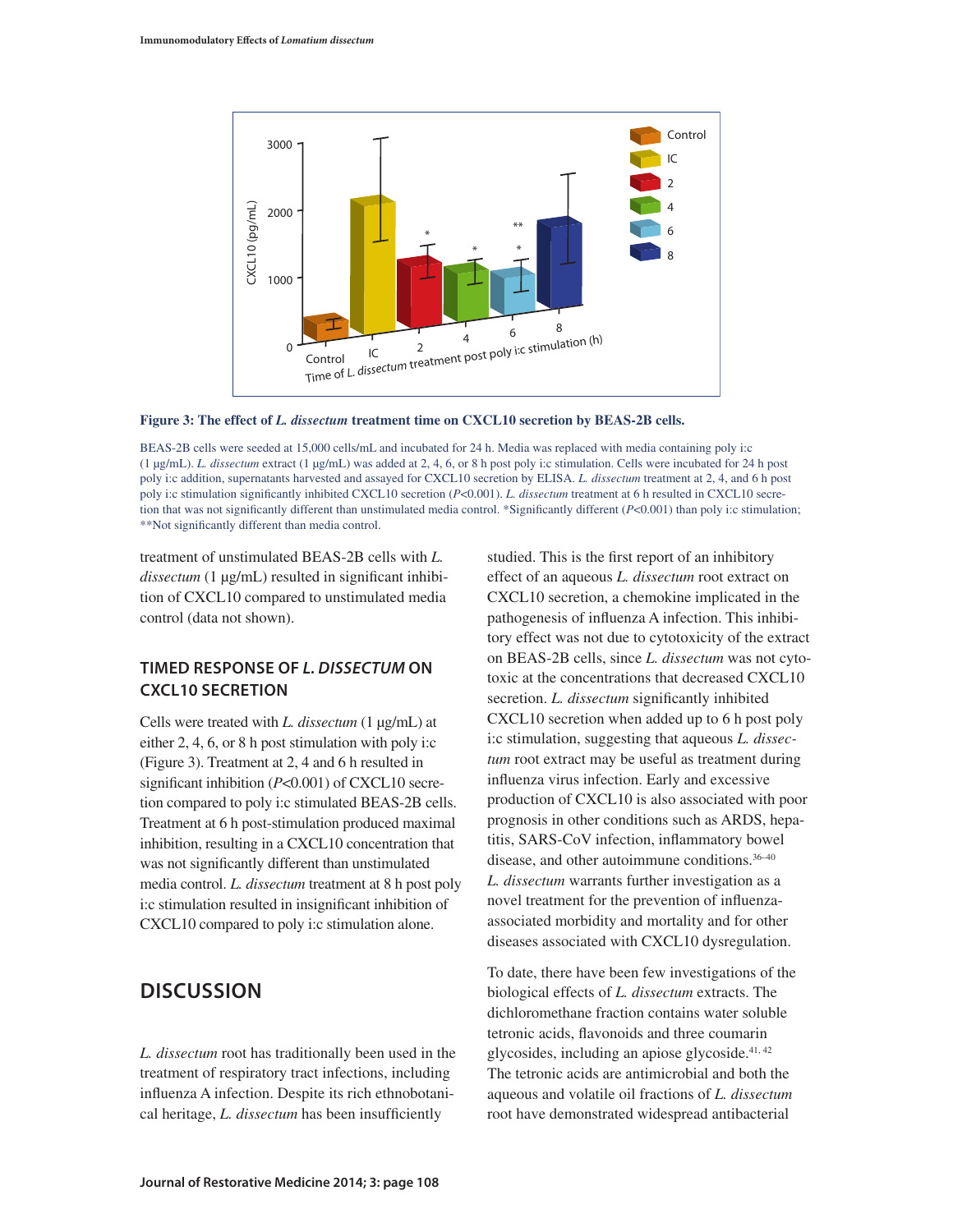activity.42–44 The purported effect of *L. dissectum* in the treatment of respiratory tract infections may be due to a combination of direct antibacterial effects and immunomodulatory effects. Given that the effect of *L. dissectum* on CXCL10 was the focus of this study, more in-depth investigations of immunomodulatory effects of the aqueous root extract and its constituents are needed.

This preliminary investigation is limited in that the results may be due to unidentified microbiallyderived elements or other impurities in the root extract. Although the raw *L. dissectum* starting material tested negative for *Escherichia coli*, the final extract was not tested for endotoxin or other microbial components. Further, because no information is available about the bioavailability of *L. dissectum* extracts, the physiological relevance of the concentrations tested is unknown. Although significant inhibition of CXCL10 at 1 μg/mL was observed up to 6 h post poly i:c stimulation, the higher concentrations tested showed an insignificant trend toward decreased CXCL10 secretion.

*L. dissectum* has been regarded as safe in the historic literature, with a rash being the main reported side

effect and those allergic to plants in the Apiaceae family are advised against its use.<sup>21, 45</sup> Nausea from ingestion of large amounts has been reported, although one of its traditional uses was for stomach and other internal disorders.46 *L. dissectum* is listed as "at risk" by United Plant Savers and although its ecological status is debated among experts, conscientious harvesting is necessary to ensure the survival of native stands of *L. dissectum.*47 Establishment of *L. dissectum* plant fields is possible but extended seed stratification is required for successful propagation and established plants typically do not produce seeds and flowers until the fourth year of production.<sup>46</sup> Contacting local experts or visiting resources such as The Northeast School of Botanical Medicine website for wildcrafting references is recommended before harvesting.48

#### **Acknowledgments**

We wish to thank Lisa Price, ND and Masa Sagasawa, ND for their technical assistance.

#### **DISCLOSURE OF INTERESTs**

Dr. Zamechek and Dr. Wenner have nothing to disclose.

# **References**

- 1. Maines TR, Szretter KJ, Perrone L, *et al.* Pathogenesis of emerging avian influenza viruses in mammals and the host innate immune response. *Immunol Rev.*  2008;225:68–84.
- 2. Webster RG. Influenza: an emerging disease. *Emerging Infectious Diseases*; Volume 4 Number 3: A special issue from the National Center for Infectious Disease on the origin, history and development of pandemic influenza]. [Internet]. [12/29/2005:5/10/2009] <http://www.cdc.gov/ ncidod/eid/vol4no3/webster.htm>.
- 3. WHO. World Health Organization Epidemic and Pandemic Alert and Response. Pandemic Flu Frequently asked questions. [Internet]. [5/2/2009:5/18/2009] <http:// www.who.int/csr/disease/swineflu/frequently\_asked\_ questions/vaccine\_preparedness/en/index.html>.
- 4. Webby RJ, Webster RG. Are we ready for pandemic influenza? *Science.* 2003;302(5650):1519–22.
- 5. Subbarao K, Murphy BR, Fauci AS. Development of effective vaccines against pandemic influenza. *Immunity.*  2006;24(1):5–9.
- 6. WHO. Pandemic influenza vaccines: current status [Internet] [9/24/2009;10/28/2009]; <http://www.who. int/csr/disease/swineflu/notes/pandemic\_influenza\_vac cines\_20090924/en/index.html>.
- 7. Guralnik M, Rosenbloom RA, Petteruti MP, Lefante C. Limitations of current prophylaxis against influenza virus infection. *Am J Ther.* 2007;14(5):449–54.
- 8. Hayden FG, Pavia AT. Antiviral management of seasonal and pandemic influenza. *J Infect Dis.* 2006;194(Suppl 2):S119–26.
- 9. Wu JT, Leung GM, Lipsitch M, Cooper BS, Riley S. Hedging against antiviral resistance during the next influenza pandemic using small stockpiles of an alternative chemotherapy. *PLoS Med.* 2009;6(5):e1000085.
- 10. CDC. Background: Interim recommendations for the use of influenza antiviral medications in the setting of oseltamivir resistance among circulating influenza A (H1N1) viruses, 2008-09 Influenza Season [Internet]. [12/12/2009; 4/13/2010] <http://www.cdc.gov/flu/professionals/antivirals/background.htm>.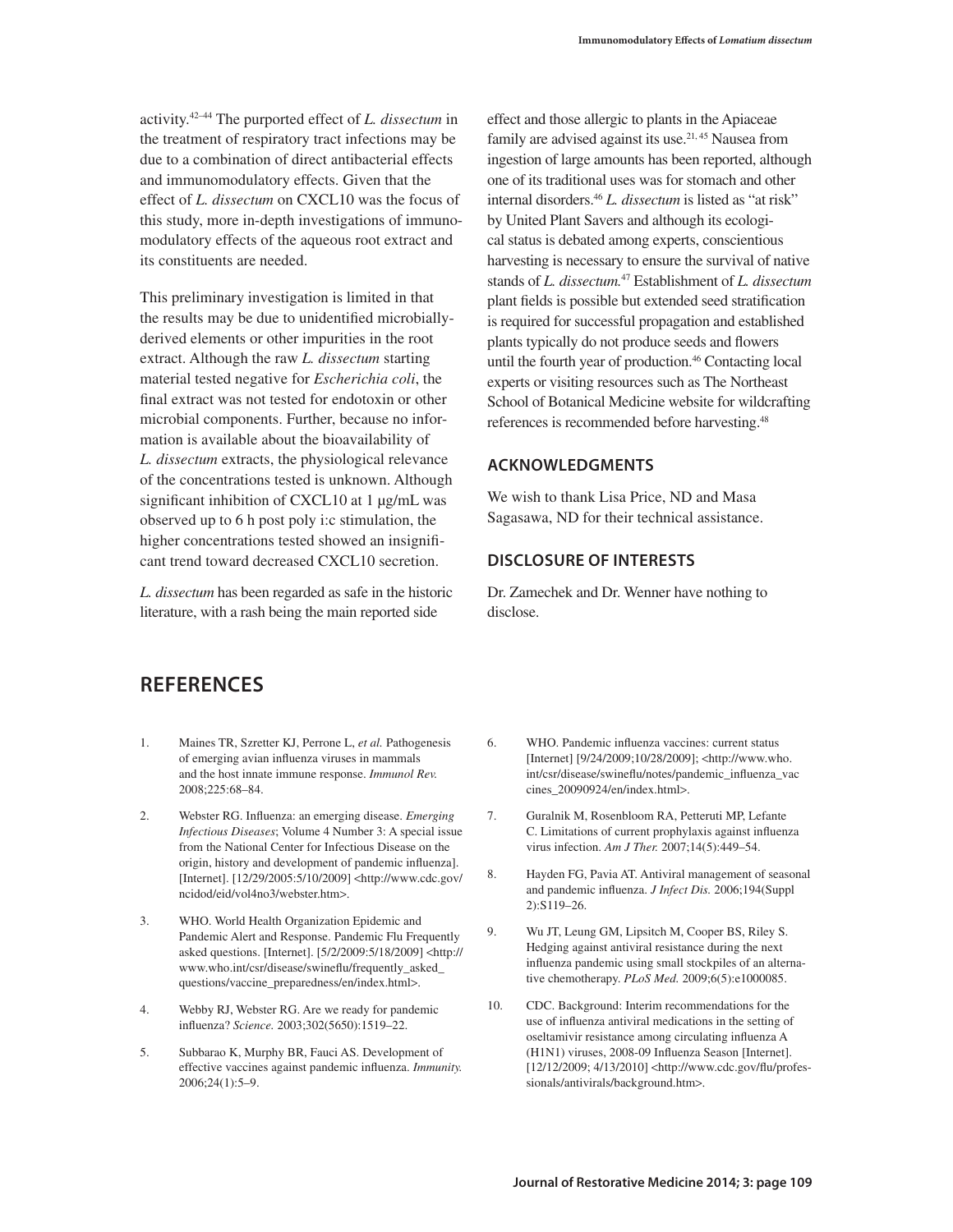- 11. CDC. Weekly Influenze Surveillance Report [Internet]. [11/7/2011;6/4/2009] <http://www.cdc.gov/flu/weekly/ weeklyarchives2009-2010/09-10summary.htm >.
- 12. Santibanez S, Fiore AE, Merlin TL, Redd S. A primer on strategies for prevention and control of seasonal and pandemic influenza. *Am J Public Health.* 2009;99(Suppl 2):S216–24.
- 13. de Jong MD, Simmons CP, Thanh TT, *et al.* Fatal outcome of human influenza A (H5N1) is associated with high viral load and hypercytokinemia. *Nat Med.*  2006;12(10):1203–7.
- 14. Peiris JS, Yu WC, Leung CW, *et al.* Re-emergence of fatal human influenza A subtype H5N1 disease. *Lancet.*  2004;363(9409):617–9.
- 15. Baskin CR, Bielefeldt-Ohmann H, Tumpey TM, *et al.* Early and sustained innate immune response defines pathology and death in nonhuman primates infected by highly pathogenic influenza virus. *Proc Natl Acad Sci USA.* 2009;106(9):3455–60.
- 16. Cameron CM, Cameron MJ, Bermejo-Martin JF, *et al.* Gene expression analysis of host innate immune responses during Lethal H5N1 infection in ferrets. *J Virol.* 2008;82(22):11308–17.
- 17. Kobasa D, Jones SM, Shinya K, *et al.* Aberrant innate immune response in lethal infection of macaques with the 1918 influenza virus. *Nature.*  2007;445(7125):319–23.
- 18. Jassim SA, Naji MA. Novel antiviral agents: a medicinal plant perspective. *J Appl Microbiol.* 2003;95(3):412–27.
- 19. Weinstock DM, Zuccotti G. The evolution of influenza resistance and treatment. *J Am Med Assoc.* 2009;301(10):1066–9.
- 20. Moore M. *Medicinal Plants of the Pacific West*, 1st edn. Santa Fe: Red Crane Books; 1993.
- 21. NaturalStandard. Lomatium Professional Monograph [Internet]. [6/4/2009] <http://www.naturalstandard. com/naturalstandard/monographs/monoframeset. asp?monograph=/monographs/herbssupplements/ desertparsley.asp&patientVersion=/monographs/ herbssupplements/patient-desertparsley.asp>.
- 22. Chamberlin RV. *The Ethno-botany of the Gosiute Indians of Utah*. Lancaster, Pa.: The New era printing company; 1911.
- 23. Moerman DE. *Medicinal Plants of Native America*. Ann Arbor: Museum of Anthropology, University of Michigan; 1986.
- 24. Moerman DE. *Native American Ethnobotany*. Portland, Or.: Timber Press; 1998.
- 25. Turner NJ, Royal British Columbia Museum. *Thompson Ethnobotany: Knowledge and Usage of Plants by the Thompson Indians of British Columbia*. Victoria: Royal British Columbia Museum; 1990.
- 26. Krebbs E. Indian remedy for influenza. In: Editor GR, ed. *Bulletin of the Nevada State Board of Health*, Carson City, Nevada; 1920.
- 27. Mitchell WA, Bastyr JB. *Plant Medicine in Practice: Using the Teachings of John Bastyr*. St. Louis, Mo.: Churchill Livingstone; 2003.
- 28. Alexopoulou L, Holt AC, Medzhitov R, Flavell RA. Recognition of double-stranded RNA and activation of NF-kappaB by Toll-like receptor 3. *Nature.*  2001;413(6857):732–8.
- 29. Guillot L, Le Goffic R, Bloch S, *et al.* Involvement of toll-like receptor 3 in the immune response of lung epithelial cells to double-stranded RNA and influenza A virus. *J Biol Chem.* 2005;280(7):5571–80.
- 30. Matsukura S, Kokubu F, Kurokawa M, *et al.* Synthetic double-stranded RNA induces multiple genes related to inflammation through Toll-like receptor 3 depending on NF-kappaB and/or IRF-3 in airway epithelial cells. *Clin Exp Allergy.* 2006;36(8):1049–62.
- 31. Takeuchi O, Akira S. Innate immunity to virus infection. *Immunol Rev.* 2009;227(1):75–86.
- 32. Xagorari A, Chlichlia K. Toll-like receptors and viruses: induction of innate antiviral immune responses. *Open Microbiol J.* 2008;2:49–59.
- 33. Taima K, Imaizumi T, Yamashita K, *et al.* Expression of IP-10/CXCL10 is upregulated by double-stranded RNA in BEAS-2B bronchial epithelial cells. *Respiration.*  2006;73(3):360–4.
- 34. Kato A, Truong-Tran AQ, Scott AL, Matsumoto K, Schleimer RP. Airway epithelial cells produce B cell-activating factor of TNF family by an IFN-beta-dependent mechanism. *J Immunol.* 2006;177(10):7164–72.
- 35. Song M, Kim YJ, Ryu JC. Phospholipidosis induced by PPARgamma signaling in human bronchial epithelial (BEAS-2B) cells exposed to amiodarone. *Toxicol Sci.*  2011;120(1):98–108.
- 36. Askarieh G, Alsio A, Pugnale P, *et al.* Systemic and intrahepatic interferon-gamma-inducible protein 10 kDa predicts the first-phase decline in hepatitis C virus RNA and overall viral response to therapy in chronic hepatitis C. *Hepatology.* 2010;51(5):1523–30.
- 37. Falconer K, Askarieh G, Weis N, Hellstrand K, Alaeus A, Lagging M. IP-10 predicts the first phase decline of HCV RNA and overall viral response to therapy in patients coinfected with chronic hepatitis C virus infection and HIV. *Scand J Infect Dis.* 2010;42(11–12):896–901.
- 38. Katoh S, Fukushima K, Matsumoto N, *et al.* Accumulation of CXCR3-expressing eosinophils and increased concentration of its ligands (IP10 and Mig) in bronchoalveolar lavage fluid of patients with chronic eosinophilic pneumonia. *Int Arch Allergy Immunol.* 2005;137(3):229–35.
- 39. Turner JE, Steinmetz OM, Stahl RA, Panzer U. Targeting of Th1-associated chemokine receptors CXCR3 and CCR5 as therapeutic strategy for inflammatory diseases. *Mini Rev Med Chem.* 2007;7(11):1089–96.
- 40. Tang NL, Chan PK, Wong CK, *et al.* Early enhanced expression of interferon-inducible protein-10 (CXCL-10) and other chemokines predicts adverse outcome in severe acute respiratory syndrome. *Clin Chem.* 2005;51(12):2333–40.